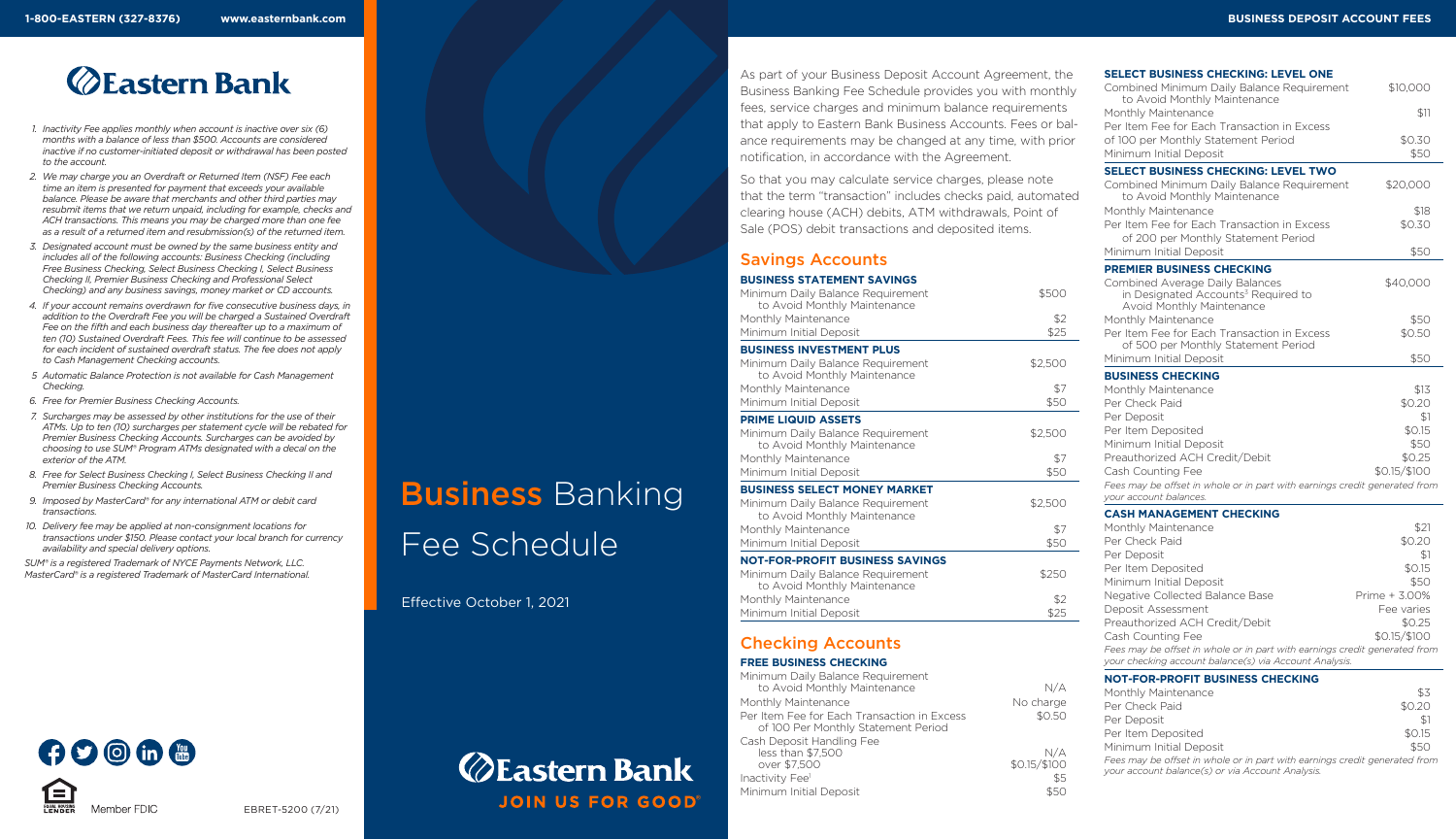#### **BUSINESS INTEREST CHECKING**

| <b>BUSINESS INTEREST CHECKING</b>                                                     |           |
|---------------------------------------------------------------------------------------|-----------|
| Available only to sole proprietorships, trusts, estate accounts and                   |           |
| not-for-profit organizations [501 (c) (3)-(13), (19)].                                |           |
| Minimum Daily Balance Requirement                                                     |           |
| to Avoid Monthly Maintenance                                                          | \$5,000   |
| Monthly Maintenance                                                                   | \$12      |
| Per Check Paid                                                                        | \$0.20    |
| Per Deposit                                                                           | \$1       |
| Per Item Deposited                                                                    | \$0.15    |
| Minimum Initial Deposit                                                               | \$50      |
| <b>IOLTA INTEREST CHECKING</b>                                                        |           |
| Monthly Maintenance                                                                   | No charge |
| Per Check Paid                                                                        | No charge |
| Per Deposit                                                                           | No charge |
| Per Item Deposited                                                                    | No charge |
| Minimum Initial Deposit                                                               | \$50      |
| <b>ESCROW EXPRESS</b>                                                                 |           |
| Master Account (Checking) Monthly Maintenance<br>No interest is paid on this account. | No charge |
| Sub-Account (Savings) Monthly Maintenance                                             | No charge |
| Transfer/Withdrawal per item fee in excess<br>of 6 per month                          | \$10      |

#### Other Account Fees

| These fees may be charged when you use the special      |
|---------------------------------------------------------|
| services listed below. The fees apply regardless of the |
| minimum, daily or average balance of your account.      |

 *Variable interest rate applies. See rate schedule for additional information.*

| <b>AUDIT CONFIRMATION</b>              | \$15      |
|----------------------------------------|-----------|
| <b>BOND COLLECTION</b>                 |           |
| Bearer Bonds                           | \$22      |
| Coupon Envelope Processed              | \$12      |
| Coupon Envelope Returned               | \$18      |
| <b>BANK CHECKS</b>                     |           |
| Money Order                            | \$5       |
| Money Order Stop Payment/Reissue       | \$25      |
| Treasurer's Check                      | \$9       |
| Treasurer's Check Stop Payment/Reissue | \$35      |
| <b>COLLECTION ITEMS</b>                |           |
| Domestic Collection Item Fee           | \$15      |
| Canadian US Denominated - Cash Letter  | \$5       |
| Foreign Drawn Checks - Collection      | \$25      |
| Foreign Denominated Checks             |           |
| < \$2,500 USD - Cash Letter            | \$5       |
| > \$2,500 USD - Cash Letter            | No charge |
| Foreign Check Return Fee               | \$30      |

#### **OTHER FOREIGN EXCHANGE SERVICES**

| I EAUNAIVUE J                                                         |        |
|-----------------------------------------------------------------------|--------|
| Foreign Draft                                                         | \$25   |
| Foreign Draft Stop Payment                                            | \$30   |
| Foreign Currency Bank Notes <sup>10</sup>                             | \$5    |
| <b>RETURN DEPOSIT ITEMS</b>                                           |        |
| Deposited or cashed check returned unpaid                             |        |
| Re-Deposits                                                           | \$6    |
| Return Deposit Item Charged to Account                                | \$10   |
| <b>ADMINISTRATIVE</b>                                                 |        |
| Abandoned Property                                                    | \$50   |
| <b>LEGAL</b>                                                          |        |
| Liens and Writs                                                       | \$100  |
| Levies:                                                               |        |
| Commonwealth of Massachusetts                                         | \$100  |
| <b>IRS</b>                                                            | \$100  |
| <b>OVERDRAFT/RETURNED ITEM (NSF)</b> (per item) <sup>2</sup>          | \$37   |
| Items paid into overdraft or returned against an insufficient balance |        |
| <b>SUSTAINED OVERDRAFT<sup>4</sup></b>                                | \$5    |
| <b>COIN VERIFICATION FEE</b> (per bag)                                | \$4    |
| Standard and non standard amounts accepted for deposit                |        |
| <b>RESEARCH</b>                                                       |        |
| Customer Account Research (per hour)                                  | \$25   |
| Non-Customer Account Research (per hour)                              | \$50   |
| Statement Copies (per statement)                                      | \$6    |
| Check Copies (per check)                                              | \$5    |
| Other Document Duplication (per page)                                 | \$5    |
| <b>SAVINGS/MONEY MARKET RELATED FEES</b>                              | \$10   |
| Excess Withdrawal/Transfer                                            |        |
| <b>AUTOMATIC BALANCE PROTECTION</b> (per transfer) <sup>5,6</sup>     | \$10   |
| <b>STATEMENTS</b>                                                     |        |
| Account Analysis                                                      | \$5    |
| Duplicate Statements                                                  | \$5    |
| Interim Statements                                                    | \$5    |
| <b>STOP PAYMENT</b>                                                   | \$30   |
| <b>EXTENDED STOP PAYMENT</b>                                          | \$35   |
| <b>TWO SIGNATURE REQUIREMENT</b> (per month)                          | \$25   |
| For checks only                                                       |        |
| <b>COIN AND CURRENCY - BRANCH DEPOSITS</b> (per coin bag)             | \$3    |
| <b>MERCHANT CARD SERVICES</b>                                         | Varies |
|                                                                       |        |

| <b>NIGHT DEPOSITORY SERVICE</b>                            |        |
|------------------------------------------------------------|--------|
| Canvas Bag (per purchase)                                  | \$20   |
| Replacement Key                                            |        |
| <b>HEALTHCARE PAYMENT REPORTING SERVICE</b>                |        |
| Monthly Maintenance                                        | \$5    |
| <b>ELECTRONIC DATA INTERCHANGE (EDI) -</b>                 |        |
| <b>EMAIL REPORT</b>                                        |        |
| Monthly Maintenance                                        | \$35   |
| Per Page                                                   | \$3.50 |
| <b>TAX EXPRESS</b>                                         |        |
| Per Transaction                                            | \$5    |
| Per Monthly/Quarterly Report                               | \$12   |
| <b>WIRE TRANSFERS</b>                                      |        |
| Incoming                                                   | \$12   |
| Outgoing (Domestic)                                        | \$23   |
| Outgoing (Foreign)                                         | \$30   |
| Outgoing Repetitive Wire (Domestic)                        | \$20   |
| Outgoing Wire - Officer Assisted (additional per item fee) | \$10   |
| Outgoing Wire - Online Domestic US Dollar                  | \$12   |
| Outgoing Wire - Online Foreign US Dollar                   | \$12   |
| Drawdown Wire                                              | \$10   |

### Online Banking Monthly Fees:

| <b>QUICKBOOKS</b> <sup>6</sup>   | \$30            |
|----------------------------------|-----------------|
| <b>EASTERN BUSINESS BANKING®</b> |                 |
| Monthly Maintenance              | No charge       |
| Per Account 21 & Over            | \$1 per account |
|                                  | per month       |

#### **ADDITIONAL SERVICES**

| <b>WIRE TRANSFER</b><br>Monthly Maintenance                                                                                  | \$20            |
|------------------------------------------------------------------------------------------------------------------------------|-----------------|
| <b>TAX PAYMENTS</b>                                                                                                          |                 |
| Monthly Maintenance Includes 4 Payments<br>5th Payment & Over (per payment)                                                  | \$15<br>\$1     |
| <b>ELECTRONIC PAYMENT PACKAGE 1:</b>                                                                                         |                 |
| <b>PAYROLL &amp; CHILD SUPPORT PAYMENTS</b><br>Monthly Maintenance Includes 20 payments<br>21st Payment & Over (per payment) | \$20<br>\$0.60  |
| <b>ELECTRONIC PAYMENT PACKAGE 2: CONSUMER CREDITS</b>                                                                        |                 |
| <b>AND/OR BUSINESS CREDITS &amp; COLLECTIONS</b>                                                                             |                 |
| Monthly Maintenance Includes 20 payments                                                                                     | \$20            |
| 21st Payment & Over (per payment)                                                                                            | \$0.60          |
| <b>USING BOTH PACKAGES ABOVE</b>                                                                                             |                 |
| Monthly Maintenance - COMBINED                                                                                               | \$30            |
| ELECTRONIC DATA INTERCHANGE (EDI) REPORT                                                                                     |                 |
| Monthly Maintenance (per account)                                                                                            | \$25            |
| <b>REMOTE CHECK DEPOSIT</b>                                                                                                  |                 |
| Monthly Maintenance                                                                                                          | \$40            |
| <b>EASTERN TREASURY®</b>                                                                                                     | Varies based on |
|                                                                                                                              | services used   |

#### Debit MasterCard BusinessCard® Charges

#### **ATM TRANSACTIONS**7,8

| <b>MASTERCARD® INTERNATIONAL</b><br><b>ASSESSMENT FEE<sup>9</sup></b> | 1% of the<br>U.S. dollar amount |
|-----------------------------------------------------------------------|---------------------------------|
| <b>EXPEDITED ATM/DEBIT CARD</b>                                       | \$35                            |
| Mini Statements at Eastern Bank ATMs                                  | \$1                             |
| Balance Inquiries at Non-Eastern Bank ATMs                            | \$2                             |
| Withdrawals at Non-Fastern Bank ATMs                                  | \$2                             |
| Balance Inquiries at Eastern Bank or SUM® ATMS                        | Free                            |
| Withdrawals at Eastern Bank or SUM® ATMS                              | Free                            |
|                                                                       |                                 |

#### Other Foreign Exchange Services:

| Foreign Draft                            | \$25 |
|------------------------------------------|------|
| Foreign Draft Stop Payment               | \$30 |
| Foreign Currency Bank Notes <sup>9</sup> | \$5  |

#### Terms of Account

#### **EARNING ALLOWANCE:**

Subject to change at the Bank's discretion. When the customer's balance is overdrawn or is in a negative collected balance status, the Bank reserves the right to charge interest at a rate higher than normal borrowing rates.

Charges for negative balances will be imposed on an analyzed basis under the existing conditions and frequency of other financial services provided. Different fees may apply to customers who do not have an account with Eastern Bank.

The services listed are those most commonly used by businesses. If you have questions, please contact us at **1-800-333-8000**.